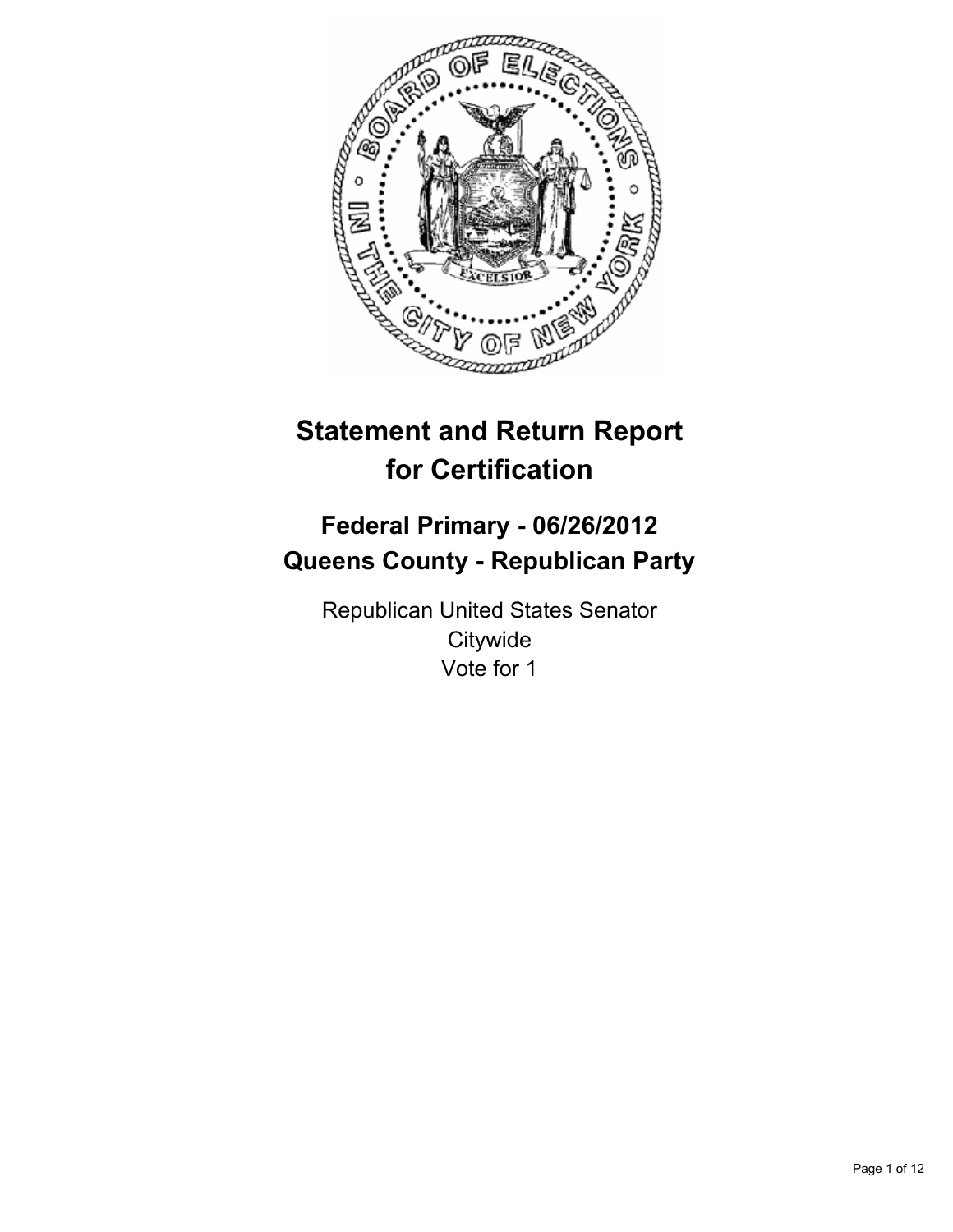

| <b>PUBLIC COUNTER</b>                                    | 307          |
|----------------------------------------------------------|--------------|
| <b>EMERGENCY</b>                                         | 1            |
| ABSENTEE/MILITARY                                        | 41           |
| <b>FEDERAL</b>                                           | 3            |
| <b>SPECIAL PRESIDENTIAL</b>                              | 0            |
| <b>AFFIDAVIT</b>                                         | $\mathbf{1}$ |
| <b>Total Ballots</b>                                     | 353          |
| Less - Inapplicable Federal/Special Presidential Ballots | 0            |
| <b>Total Applicable Ballots</b>                          | 353          |
| <b>WENDY LONG</b>                                        | 88           |
| <b>BOB TURNER</b>                                        | 182          |
| <b>GEORGE MARAGOS</b>                                    | 60           |
| CHRISTIAN HILABRAND (WRITE-IN)                           | 1            |
| <b>GRACE MENG (WRITE-IN)</b>                             | 9            |
| PHILIP GIM (WRITE-IN)                                    | 1            |
| <b>Total Votes</b>                                       | 341          |
| Unrecorded                                               | 12           |

| PUBLIC COUNTER                                           | 1,041 |
|----------------------------------------------------------|-------|
| EMERGENCY                                                | 2     |
| ABSENTEE/MILITARY                                        | 76    |
| <b>FEDERAL</b>                                           | 11    |
| <b>SPECIAL PRESIDENTIAL</b>                              | 0     |
| AFFIDAVIT                                                | 3     |
| <b>Total Ballots</b>                                     | 1,133 |
| Less - Inapplicable Federal/Special Presidential Ballots | 0     |
| <b>Total Applicable Ballots</b>                          | 1,133 |
| <b>WENDY LONG</b>                                        | 135   |
| <b>BOB TURNER</b>                                        | 947   |
| <b>GEORGE MARAGOS</b>                                    | 40    |
| HAKIM ZAFRI (WRITE-IN)                                   | 1     |
| ROSEMARY A. OGNIBENE (WRITE-IN)                          | 1     |
| <b>Total Votes</b>                                       | 1,124 |
| Unrecorded                                               | 9     |
|                                                          |       |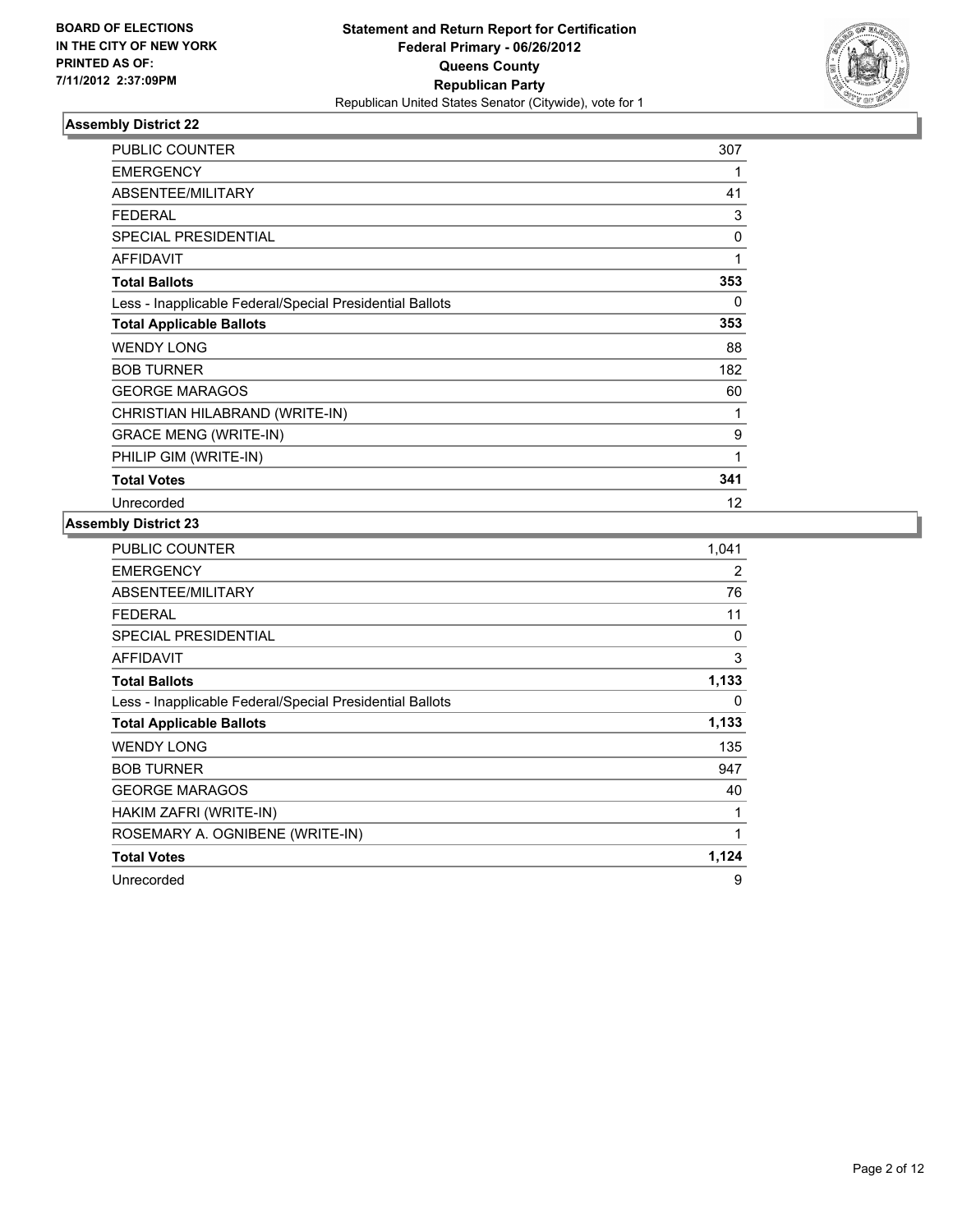

| <b>PUBLIC COUNTER</b>                                    | 526 |
|----------------------------------------------------------|-----|
| <b>EMERGENCY</b>                                         | 0   |
| ABSENTEE/MILITARY                                        | 58  |
| <b>FEDERAL</b>                                           | 12  |
| <b>SPECIAL PRESIDENTIAL</b>                              | 0   |
| <b>AFFIDAVIT</b>                                         | 0   |
| <b>Total Ballots</b>                                     | 596 |
| Less - Inapplicable Federal/Special Presidential Ballots | 0   |
| <b>Total Applicable Ballots</b>                          | 596 |
| <b>WENDY LONG</b>                                        | 130 |
| <b>BOB TURNER</b>                                        | 365 |
| <b>GEORGE MARAGOS</b>                                    | 67  |
| <b>GRACE MENG (WRITE-IN)</b>                             | 1   |
| <b>GREGORY MEEKS (WRITE-IN)</b>                          | 1   |
| ROBERT VINCENT MORSE II (WRITE-IN)                       | 1   |
| RORY I LANCMAN (WRITE-IN)                                | 1   |
| <b>Total Votes</b>                                       | 566 |
| Unrecorded                                               | 30  |

| <b>PUBLIC COUNTER</b>                                    | 384 |
|----------------------------------------------------------|-----|
| <b>EMERGENCY</b>                                         | 0   |
| ABSENTEE/MILITARY                                        | 41  |
| <b>FEDERAL</b>                                           | 12  |
| <b>SPECIAL PRESIDENTIAL</b>                              | 0   |
| <b>AFFIDAVIT</b>                                         | 1   |
| <b>Total Ballots</b>                                     | 438 |
| Less - Inapplicable Federal/Special Presidential Ballots | 0   |
| <b>Total Applicable Ballots</b>                          | 438 |
| <b>WENDY LONG</b>                                        | 88  |
| <b>BOB TURNER</b>                                        | 236 |
| <b>GEORGE MARAGOS</b>                                    | 58  |
| CHRISTINE STANLEY (WRITE-IN)                             | 1   |
| <b>GRACE MENG (WRITE-IN)</b>                             | 1   |
| <b>Total Votes</b>                                       | 384 |
| Unrecorded                                               | 54  |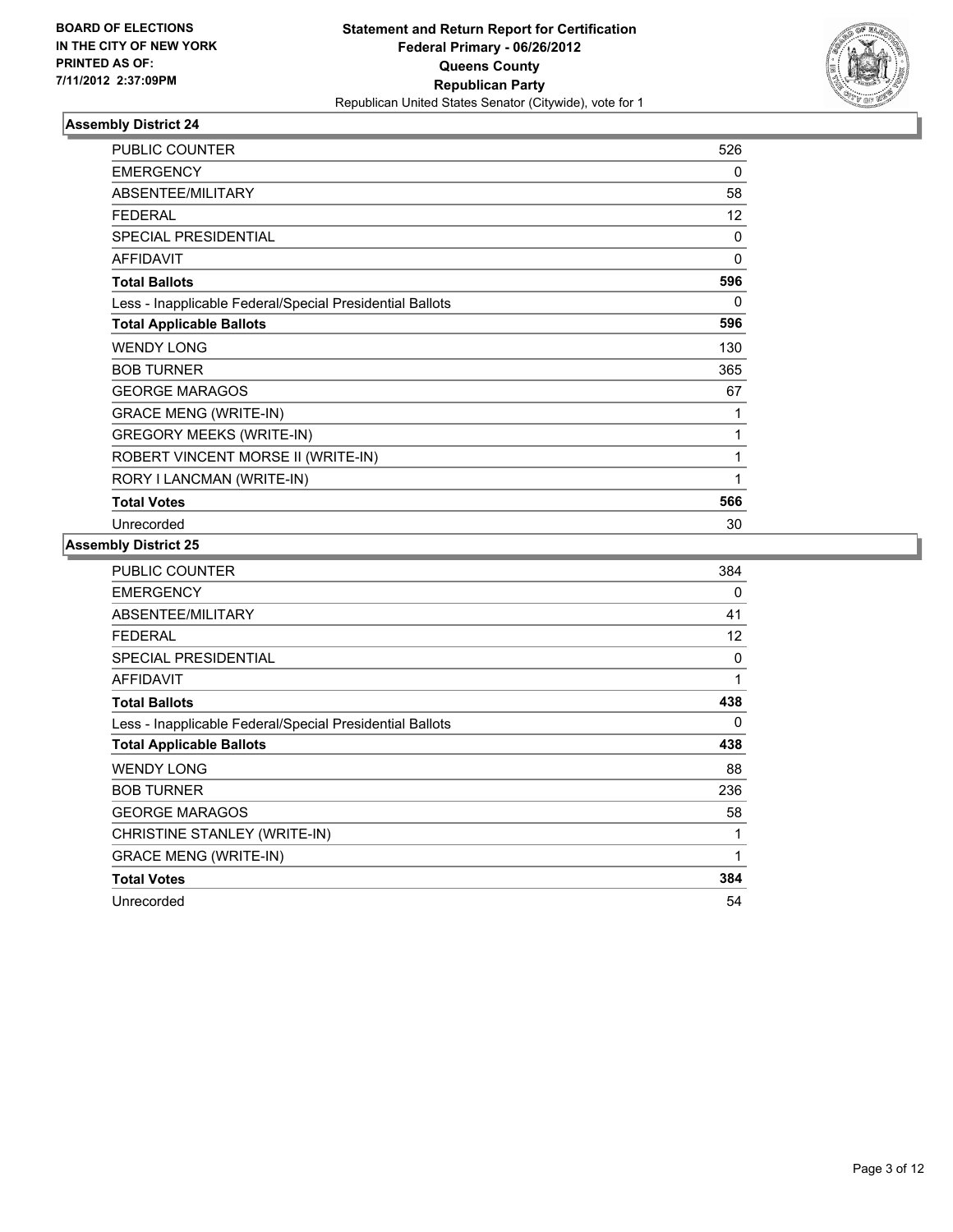

| <b>PUBLIC COUNTER</b>                                    | 673 |
|----------------------------------------------------------|-----|
| <b>EMERGENCY</b>                                         | 0   |
| ABSENTEE/MILITARY                                        | 69  |
| <b>FEDERAL</b>                                           | 4   |
| <b>SPECIAL PRESIDENTIAL</b>                              | 0   |
| AFFIDAVIT                                                | 2   |
| <b>Total Ballots</b>                                     | 748 |
| Less - Inapplicable Federal/Special Presidential Ballots | 0   |
| <b>Total Applicable Ballots</b>                          | 748 |
| <b>WENDY LONG</b>                                        | 163 |
| <b>BOB TURNER</b>                                        | 383 |
| <b>GEORGE MARAGOS</b>                                    | 137 |
| DAN HALLORAN (WRITE-IN)                                  | 1   |
| <b>GRACE MENG (WRITE-IN)</b>                             | 7   |
| <b>Total Votes</b>                                       | 691 |
| Unrecorded                                               | 57  |

| <b>PUBLIC COUNTER</b>                                    | 433 |
|----------------------------------------------------------|-----|
| <b>EMERGENCY</b>                                         | 0   |
| <b>ABSENTEE/MILITARY</b>                                 | 34  |
| <b>FEDERAL</b>                                           | 21  |
| <b>SPECIAL PRESIDENTIAL</b>                              | 0   |
| <b>AFFIDAVIT</b>                                         | 1   |
| <b>Total Ballots</b>                                     | 489 |
| Less - Inapplicable Federal/Special Presidential Ballots | 0   |
| <b>Total Applicable Ballots</b>                          | 489 |
| <b>WENDY LONG</b>                                        | 77  |
| <b>BOB TURNER</b>                                        | 341 |
| <b>GEORGE MARAGOS</b>                                    | 26  |
| <b>GRACE MENG (WRITE-IN)</b>                             | 2   |
| <b>GREGORY LACHAGA (WRITE-IN)</b>                        | 1   |
| UNATTRIBUTABLE WRITE-IN (WRITE-IN)                       | 1   |
| <b>Total Votes</b>                                       | 448 |
| Unrecorded                                               | 41  |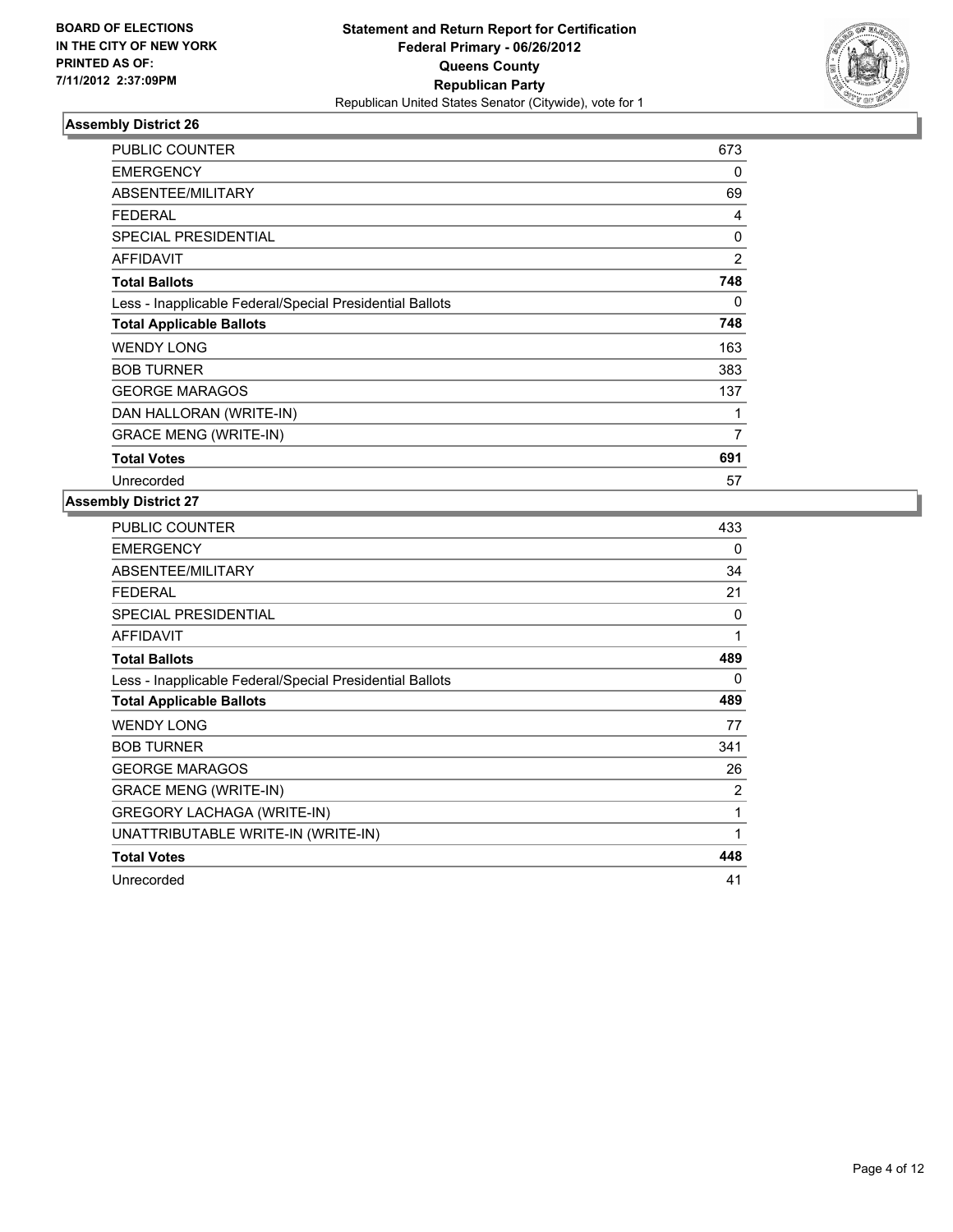

| <b>PUBLIC COUNTER</b>                                    | 885            |
|----------------------------------------------------------|----------------|
| <b>EMERGENCY</b>                                         | 0              |
| ABSENTEE/MILITARY                                        | 71             |
| <b>FEDERAL</b>                                           | 19             |
| SPECIAL PRESIDENTIAL                                     | 0              |
| <b>AFFIDAVIT</b>                                         | $\overline{2}$ |
| <b>Total Ballots</b>                                     | 977            |
| Less - Inapplicable Federal/Special Presidential Ballots | $\Omega$       |
| <b>Total Applicable Ballots</b>                          | 977            |
| <b>WENDY LONG</b>                                        | 151            |
| <b>BOB TURNER</b>                                        | 708            |
| <b>GEORGE MARAGOS</b>                                    | 34             |
| ELIZABETH CROWLEY (WRITE-IN)                             | 2              |
| <b>GRACE MENG (WRITE-IN)</b>                             | $\overline{2}$ |
| ROBERT MITTMAN (WRITE-IN)                                | 1              |
| RORY LANCMAN (WRITE-IN)                                  | 3              |
| UNATTRIBUTABLE WRITE-IN (WRITE-IN)                       | 1              |
| <b>Total Votes</b>                                       | 902            |
| Unrecorded                                               | 75             |

| <b>PUBLIC COUNTER</b>                                    | 70 |
|----------------------------------------------------------|----|
| <b>EMERGENCY</b>                                         | 0  |
| ABSENTEE/MILITARY                                        | 26 |
| <b>FEDERAL</b>                                           | 1  |
| <b>SPECIAL PRESIDENTIAL</b>                              | 0  |
| <b>AFFIDAVIT</b>                                         | 1  |
| <b>Total Ballots</b>                                     | 98 |
| Less - Inapplicable Federal/Special Presidential Ballots | 0  |
| <b>Total Applicable Ballots</b>                          | 98 |
| <b>WENDY LONG</b>                                        | 25 |
| <b>BOB TURNER</b>                                        | 42 |
| <b>GEORGE MARAGOS</b>                                    | 11 |
| <b>Total Votes</b>                                       | 78 |
| Unrecorded                                               | 20 |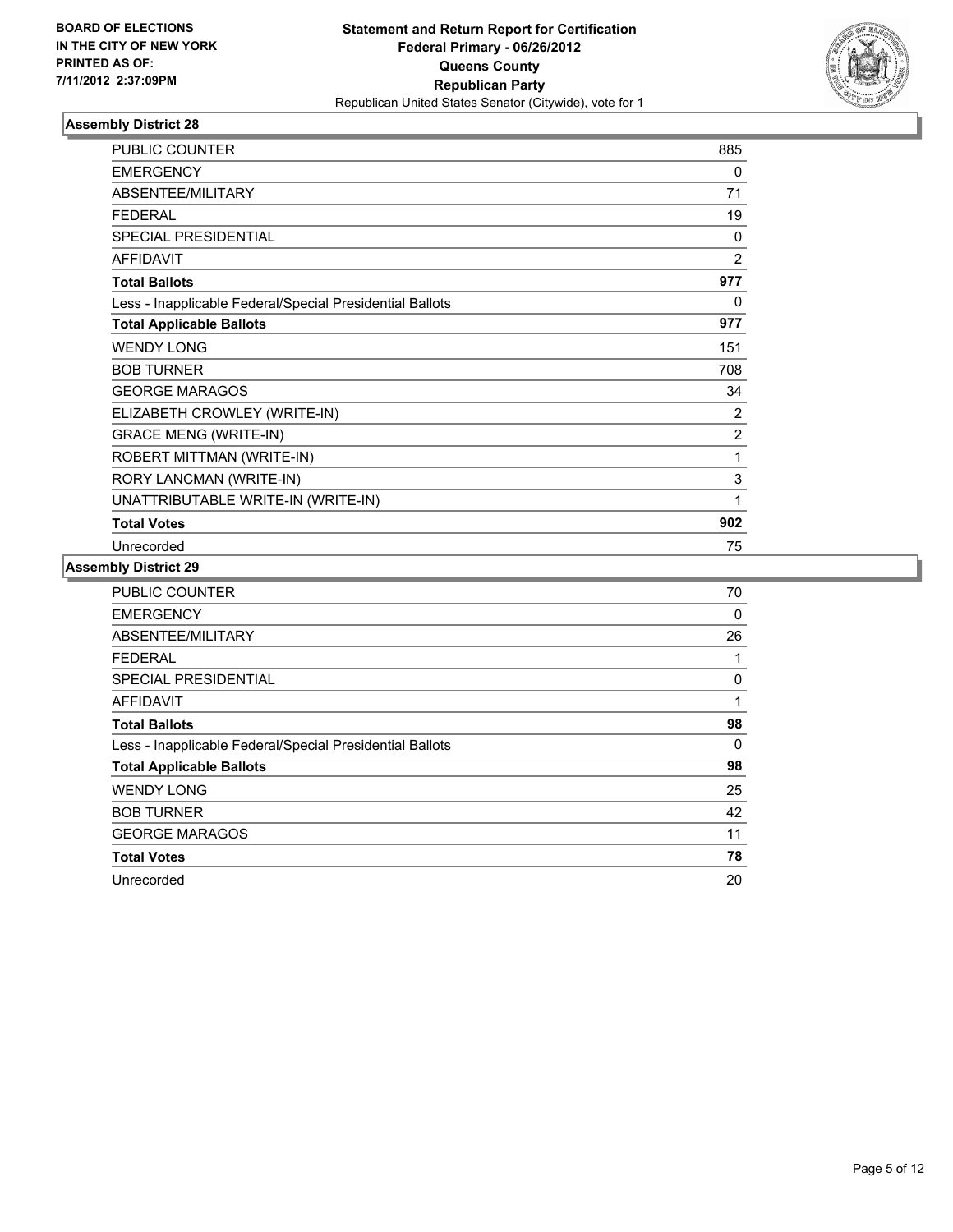

| <b>PUBLIC COUNTER</b>                                    | 386 |
|----------------------------------------------------------|-----|
| <b>EMERGENCY</b>                                         | 0   |
| ABSENTEE/MILITARY                                        | 49  |
| <b>FEDERAL</b>                                           | 4   |
| <b>SPECIAL PRESIDENTIAL</b>                              | 0   |
| AFFIDAVIT                                                | 0   |
| <b>Total Ballots</b>                                     | 439 |
| Less - Inapplicable Federal/Special Presidential Ballots | 0   |
| <b>Total Applicable Ballots</b>                          | 439 |
| <b>WENDY LONG</b>                                        | 65  |
| <b>BOB TURNER</b>                                        | 291 |
| <b>GEORGE MARAGOS</b>                                    | 38  |
| <b>GRACE MENG (WRITE-IN)</b>                             | 1   |
| <b>Total Votes</b>                                       | 395 |
| Unrecorded                                               | 44  |

| <b>PUBLIC COUNTER</b>                                    | 66  |
|----------------------------------------------------------|-----|
| <b>EMERGENCY</b>                                         | 0   |
| ABSENTEE/MILITARY                                        | 43  |
| FEDERAL                                                  | 3   |
| <b>SPECIAL PRESIDENTIAL</b>                              | 0   |
| <b>AFFIDAVIT</b>                                         | 3   |
| <b>Total Ballots</b>                                     | 115 |
| Less - Inapplicable Federal/Special Presidential Ballots | 0   |
| <b>Total Applicable Ballots</b>                          | 115 |
| <b>WENDY LONG</b>                                        | 38  |
| <b>BOB TURNER</b>                                        | 57  |
| <b>GEORGE MARAGOS</b>                                    | 19  |
| PETER GRIFFIN (WRITE-IN)                                 | 1   |
| <b>Total Votes</b>                                       | 115 |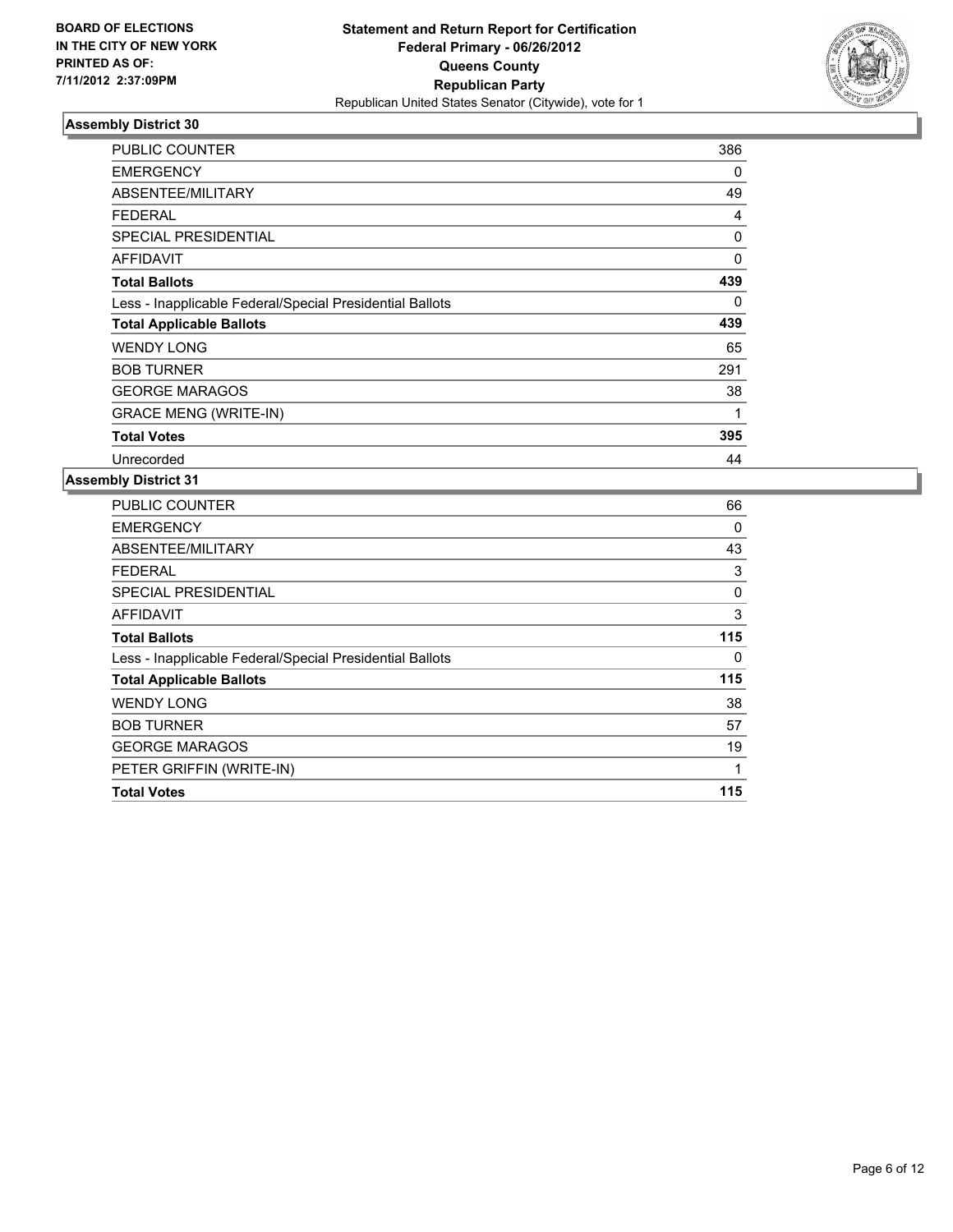

| <b>PUBLIC COUNTER</b>                                    | 52 |
|----------------------------------------------------------|----|
| <b>EMERGENCY</b>                                         | 0  |
| <b>ABSENTEE/MILITARY</b>                                 | 0  |
| <b>FEDERAL</b>                                           | 0  |
| <b>SPECIAL PRESIDENTIAL</b>                              | 0  |
| AFFIDAVIT                                                | 0  |
| <b>Total Ballots</b>                                     | 52 |
| Less - Inapplicable Federal/Special Presidential Ballots | 0  |
| <b>Total Applicable Ballots</b>                          | 52 |
| <b>WENDY LONG</b>                                        | 18 |
| <b>BOB TURNER</b>                                        | 27 |
| <b>GEORGE MARAGOS</b>                                    | 5  |
| UNATTRIBUTABLE WRITE-IN (WRITE-IN)                       | 1  |
| <b>Total Votes</b>                                       | 51 |
| Unrecorded                                               | 1  |

#### **Assembly District 33**

| <b>PUBLIC COUNTER</b>                                    | 128 |
|----------------------------------------------------------|-----|
| <b>EMERGENCY</b>                                         | 0   |
| ABSENTEE/MILITARY                                        | 22  |
| <b>FEDERAL</b>                                           | 1   |
| <b>SPECIAL PRESIDENTIAL</b>                              | 0   |
| AFFIDAVIT                                                | 0   |
| <b>Total Ballots</b>                                     | 151 |
| Less - Inapplicable Federal/Special Presidential Ballots | 0   |
| <b>Total Applicable Ballots</b>                          | 151 |
| <b>WENDY LONG</b>                                        | 60  |
| <b>BOB TURNER</b>                                        | 78  |
| <b>GEORGE MARAGOS</b>                                    | 11  |
| HAROLD BELIZAIRE II (WRITE-IN)                           | 1   |
| <b>Total Votes</b>                                       | 150 |
| Unrecorded                                               | 1   |

| PUBLIC COUNTER                                           | 166      |
|----------------------------------------------------------|----------|
| <b>EMERGENCY</b>                                         | 0        |
| ABSENTEE/MILITARY                                        | 15       |
| <b>FEDERAL</b>                                           | 6        |
| <b>SPECIAL PRESIDENTIAL</b>                              | $\Omega$ |
| AFFIDAVIT                                                | 0        |
| <b>Total Ballots</b>                                     | 187      |
| Less - Inapplicable Federal/Special Presidential Ballots | 0        |
| <b>Total Applicable Ballots</b>                          | 187      |
| <b>WENDY LONG</b>                                        | 43       |
| <b>BOB TURNER</b>                                        | 107      |
| <b>GEORGE MARAGOS</b>                                    | 20       |
| <b>Total Votes</b>                                       | 170      |
| Unrecorded                                               | 17       |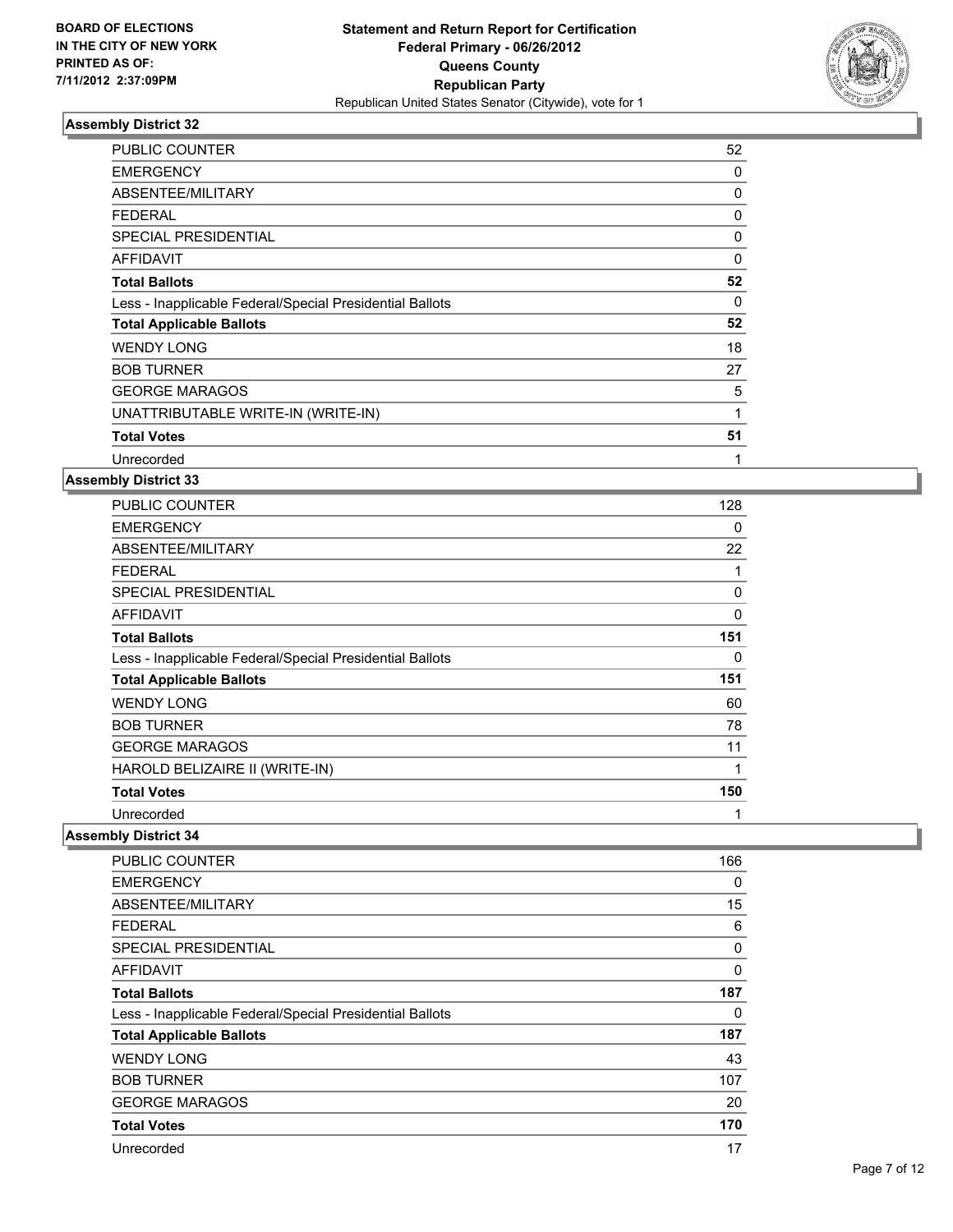

| <b>PUBLIC COUNTER</b>                                    | 161      |
|----------------------------------------------------------|----------|
| <b>EMERGENCY</b>                                         | 0        |
| ABSENTEE/MILITARY                                        | 29       |
| FEDERAL                                                  | 7        |
| <b>SPECIAL PRESIDENTIAL</b>                              | 0        |
| <b>AFFIDAVIT</b>                                         | $\Omega$ |
| <b>Total Ballots</b>                                     | 197      |
| Less - Inapplicable Federal/Special Presidential Ballots | 0        |
| <b>Total Applicable Ballots</b>                          | 197      |
| <b>WENDY LONG</b>                                        | 49       |
| <b>BOB TURNER</b>                                        | 88       |
| <b>GEORGE MARAGOS</b>                                    | 24       |
| <b>GRACE MENG (WRITE-IN)</b>                             | 1        |
| JOHN BOUGIAMAS (WRITE-IN)                                | 1        |
| LADY GAGA (WRITE-IN)                                     | 1        |
| <b>Total Votes</b>                                       | 164      |
| Unrecorded                                               | 33       |

| <b>PUBLIC COUNTER</b>                                    | 226 |
|----------------------------------------------------------|-----|
| <b>EMERGENCY</b>                                         | 0   |
| ABSENTEE/MILITARY                                        | 14  |
| FEDERAL                                                  | 17  |
| SPECIAL PRESIDENTIAL                                     | 0   |
| AFFIDAVIT                                                | 0   |
| <b>Total Ballots</b>                                     | 257 |
| Less - Inapplicable Federal/Special Presidential Ballots | 0   |
| <b>Total Applicable Ballots</b>                          | 257 |
| <b>WENDY LONG</b>                                        | 74  |
| <b>BOB TURNER</b>                                        | 117 |
| <b>GEORGE MARAGOS</b>                                    | 45  |
| UNATTRIBUTABLE WRITE-IN (WRITE-IN)                       | 2   |
| <b>Total Votes</b>                                       | 238 |
| Unrecorded                                               | 19  |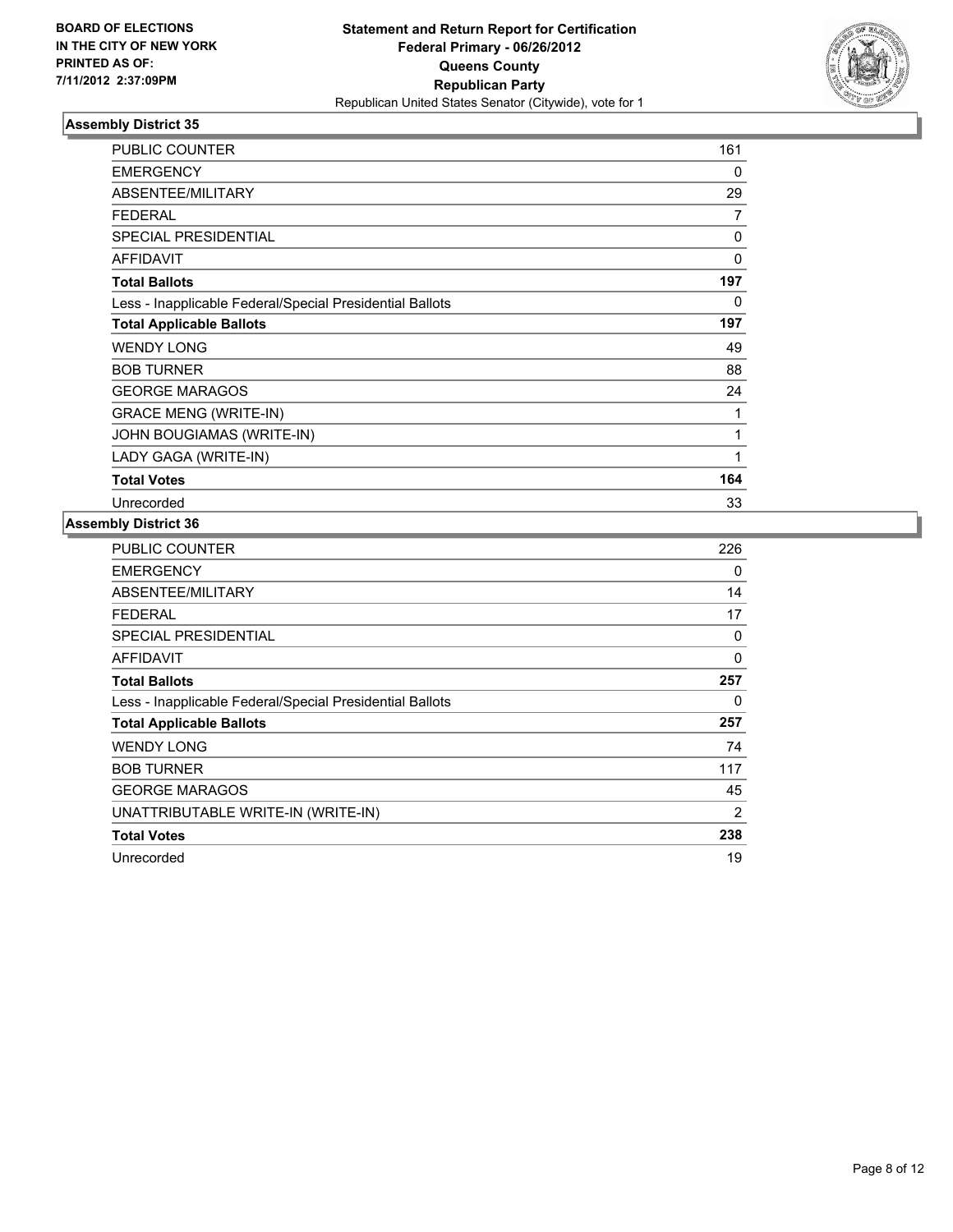

| <b>PUBLIC COUNTER</b>                                    | 184 |
|----------------------------------------------------------|-----|
| <b>EMERGENCY</b>                                         | 0   |
| ABSENTEE/MILITARY                                        | 20  |
| <b>FEDERAL</b>                                           | 2   |
| <b>SPECIAL PRESIDENTIAL</b>                              | 0   |
| <b>AFFIDAVIT</b>                                         | 0   |
| <b>Total Ballots</b>                                     | 206 |
| Less - Inapplicable Federal/Special Presidential Ballots | 0   |
| <b>Total Applicable Ballots</b>                          | 206 |
| <b>WENDY LONG</b>                                        | 43  |
| <b>BOB TURNER</b>                                        | 118 |
| <b>GEORGE MARAGOS</b>                                    | 22  |
| FERNANDO NAVARETTE (WRITE-IN)                            | 1   |
| <b>Total Votes</b>                                       | 184 |
| Unrecorded                                               | 22  |

| <b>PUBLIC COUNTER</b>                                    | 435            |
|----------------------------------------------------------|----------------|
| <b>EMERGENCY</b>                                         | 0              |
| ABSENTEE/MILITARY                                        | 46             |
| <b>FEDERAL</b>                                           | 4              |
| <b>SPECIAL PRESIDENTIAL</b>                              | 0              |
| <b>AFFIDAVIT</b>                                         | 1              |
| <b>Total Ballots</b>                                     | 486            |
| Less - Inapplicable Federal/Special Presidential Ballots | 0              |
| <b>Total Applicable Ballots</b>                          | 486            |
| <b>WENDY LONG</b>                                        | 46             |
| <b>BOB TURNER</b>                                        | 374            |
| <b>GEORGE MARAGOS</b>                                    | 18             |
| ERIC ULRICH (WRITE-IN)                                   | 1              |
| MICKEY MOUSE (WRITE-IN)                                  | 1              |
| UNATTRIBUTABLE WRITE-IN (WRITE-IN)                       | $\overline{2}$ |
| <b>Total Votes</b>                                       | 442            |
| Unrecorded                                               | 44             |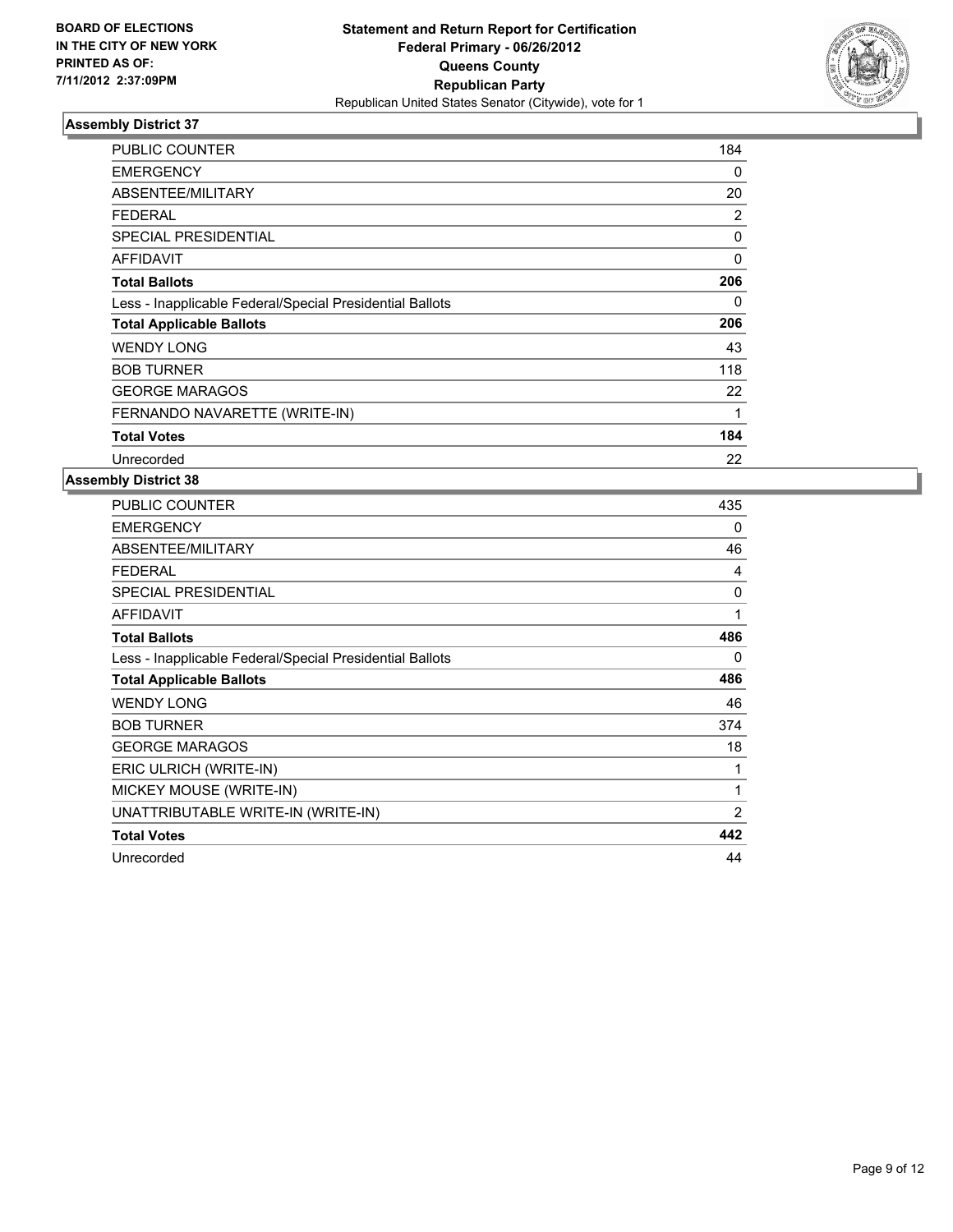

| <b>PUBLIC COUNTER</b>                                    | 97  |
|----------------------------------------------------------|-----|
| <b>EMERGENCY</b>                                         | 0   |
| ABSENTEE/MILITARY                                        | 10  |
| <b>FEDERAL</b>                                           | 3   |
| <b>SPECIAL PRESIDENTIAL</b>                              | 0   |
| <b>AFFIDAVIT</b>                                         | 1   |
| <b>Total Ballots</b>                                     | 111 |
| Less - Inapplicable Federal/Special Presidential Ballots | 0   |
| <b>Total Applicable Ballots</b>                          | 111 |
| <b>WENDY LONG</b>                                        | 35  |
| <b>BOB TURNER</b>                                        | 52  |
| <b>GEORGE MARAGOS</b>                                    | 11  |
| MUHAMMAD MIAH (WRITE-IN)                                 | 1   |
| <b>Total Votes</b>                                       | 99  |
| Unrecorded                                               | 12  |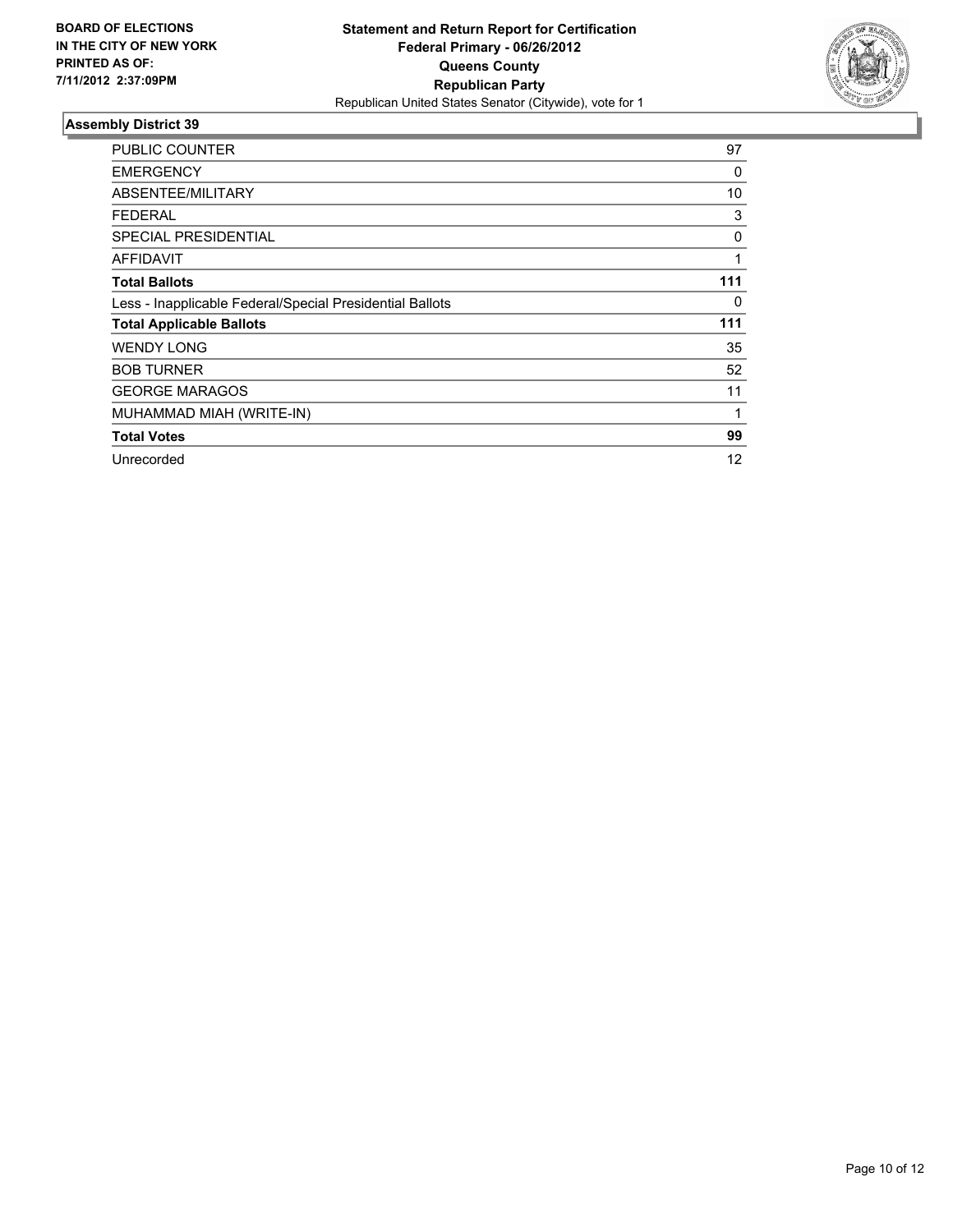

## **Total for Republican United States Senator (Citywide) - Queens County**

| PUBLIC COUNTER                                           | 6,220          |
|----------------------------------------------------------|----------------|
| <b>EMERGENCY</b>                                         | 3              |
| <b>ABSENTEE/MILITARY</b>                                 | 664            |
| <b>FEDERAL</b>                                           | 130            |
| SPECIAL PRESIDENTIAL                                     | 0              |
| <b>AFFIDAVIT</b>                                         | 16             |
| <b>Total Ballots</b>                                     | 7,033          |
| Less - Inapplicable Federal/Special Presidential Ballots | 0              |
| <b>Total Applicable Ballots</b>                          | 7,033          |
| <b>WENDY LONG</b>                                        | 1,328          |
| <b>BOB TURNER</b>                                        | 4,513          |
| <b>GEORGE MARAGOS</b>                                    | 646            |
| CHRISTIAN HILABRAND (WRITE-IN)                           | 1              |
| CHRISTINE STANLEY (WRITE-IN)                             | 1              |
| DAN HALLORAN (WRITE-IN)                                  | 1              |
| ELIZABETH CROWLEY (WRITE-IN)                             | $\overline{2}$ |
| ERIC ULRICH (WRITE-IN)                                   | 1              |
| FERNANDO NAVARETTE (WRITE-IN)                            | 1              |
| <b>GRACE MENG (WRITE-IN)</b>                             | 24             |
| <b>GREGORY LACHAGA (WRITE-IN)</b>                        | 1              |
| <b>GREGORY MEEKS (WRITE-IN)</b>                          | 1              |
| HAKIM ZAFRI (WRITE-IN)                                   | 1              |
| HAROLD BELIZAIRE II (WRITE-IN)                           | 1              |
| JOHN BOUGIAMAS (WRITE-IN)                                | 1              |
| LADY GAGA (WRITE-IN)                                     | 1              |
| MICKEY MOUSE (WRITE-IN)                                  | 1              |
| MUHAMMAD MIAH (WRITE-IN)                                 | 1              |
| PETER GRIFFIN (WRITE-IN)                                 | 1              |
| PHILIP GIM (WRITE-IN)                                    | 1              |
| ROBERT MITTMAN (WRITE-IN)                                | 1              |
| ROBERT VINCENT MORSE II (WRITE-IN)                       | 1              |
| RORY I LANCMAN (WRITE-IN)                                | 1              |
| RORY LANCMAN (WRITE-IN)                                  | 3              |
| ROSEMARY A. OGNIBENE (WRITE-IN)                          | 1              |
| UNATTRIBUTABLE WRITE-IN (WRITE-IN)                       | 7              |
| <b>Total Votes</b>                                       | 6,542          |
| Unrecorded                                               | 491            |